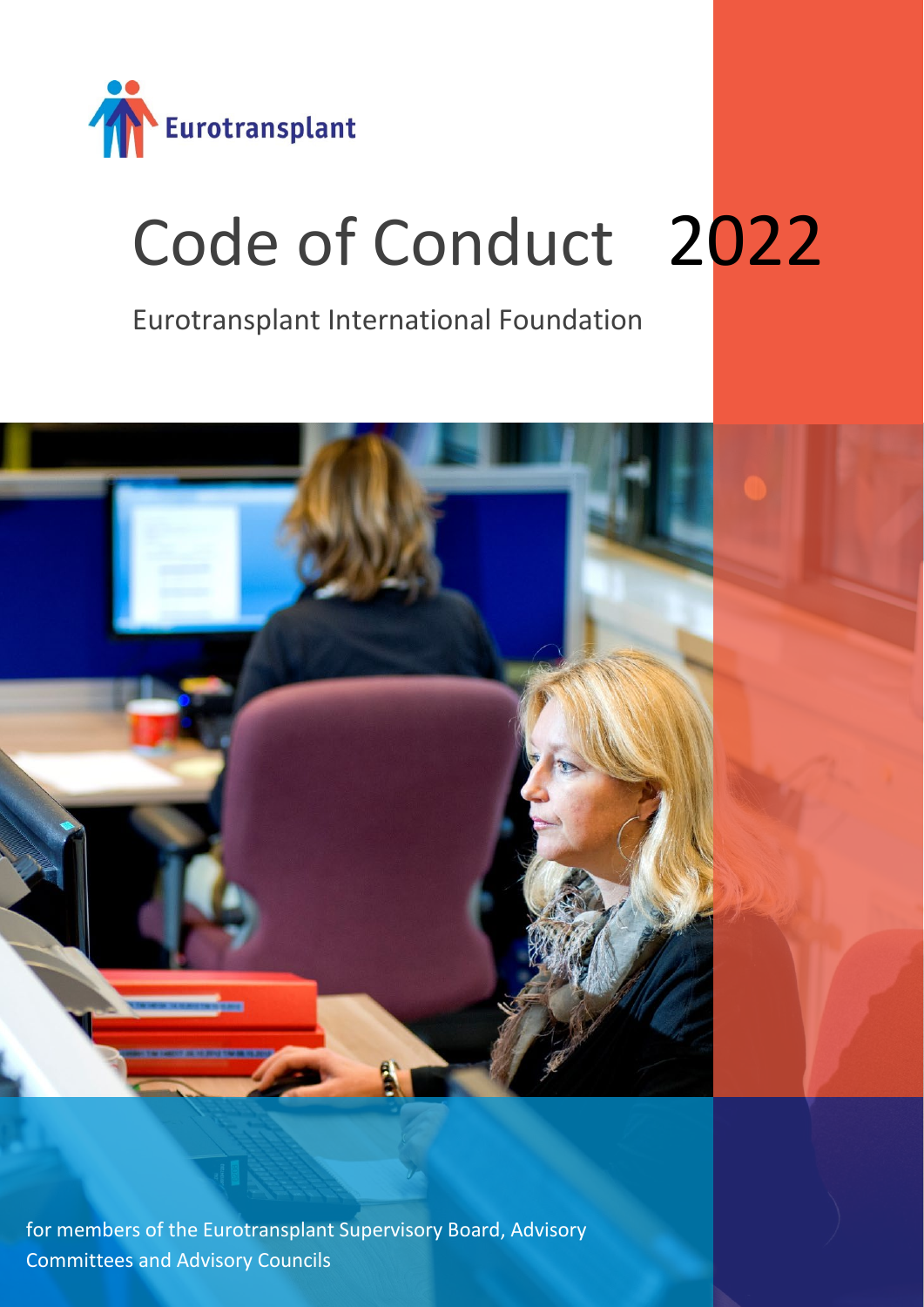## **Table of content**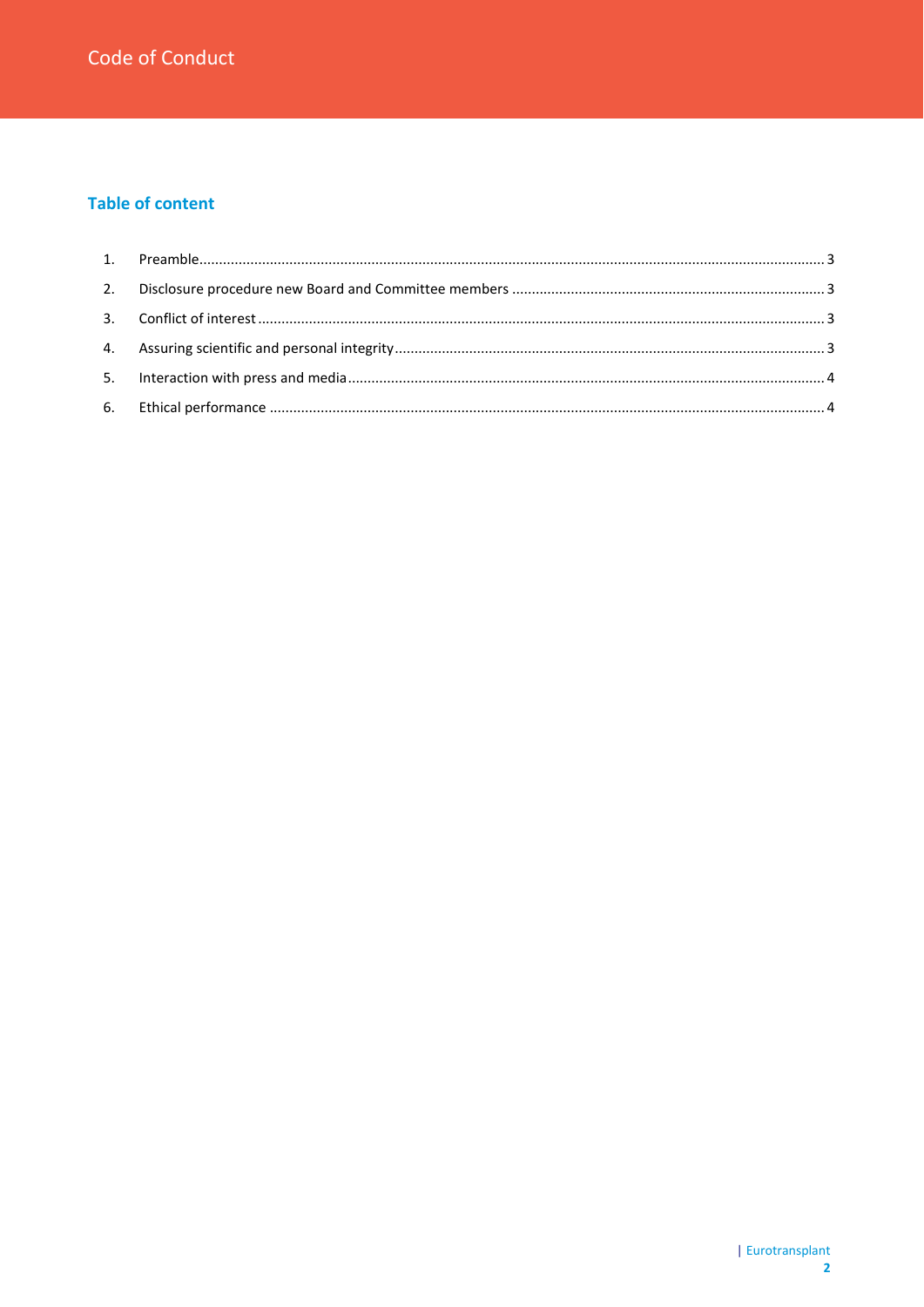## <span id="page-2-0"></span>1. Preamble

According to its mission statement, Eurotransplant is a non-profit, international organization that provides a collaborative framework to facilitate patient-oriented allocation and cross-border exchange of deceased donor organs at the service of its member states.

To fulfill this mission Eurotransplant has a governance structure consisting of a Board of Management, a Supervisory Board, a Council of Administration, a Council of Medicine and Science as well as a number of Advisory Committees, consisting of international experts.

This Code of Conduct guides the behavior and performance expected from the members of all stakeholders involved with Eurotransplant, focusing on the assurance of transparency, integrity, and proper conduct in line with the core values of Eurotransplant.

All stakeholders are expected to:

- Act in compliance with applicable legislative requirements, policies and codes;
- Maintain the highest standards of integrity and conduct consistent with the core values of Eurotransplant;
- Respect the confidentiality of sensitive information;
- Make decisions fairly, impartially, and promptly considering all available information, legislation, policies and procedures;
- Participate in an active, positive, and unbiased manner;
- Act at all times in the best interests of Eurotransplant and not seek personal or third-party gain;
- Be accountable for the quality of their performance.

Each stakeholder is committed to comply with this Code of Conduct, as well as act in accordance with:

- 1. the Eurotransplant Articles of Association;
- 2. the Eurotransplant Bylaws;
- 3. the Eurotransplant Ethical Charter.

#### <span id="page-2-1"></span>2. Disclosure procedure

Insight into the professional and financial relationships and interests of candidate stakeholder members is necessary for the Board of Management to make informed decisions concerning the composition of the Councils and the Committees. To this end each stakeholder is obliged to follow an annual disclosure procedure, giving full information on professional and financial relationships to ensure that these are consistent with the mission and values of Eurotransplant.

The following information must be provided on the disclosure form:

- Personal financial relationships and interests: e.g., employment with a company/organization which operates in the same field as Eurotransplant; having shares in such a company;
- Receiving financial support or compensation for advice;
- Performing research or presenting scientific data for a company/organization which operates in the same field as Eurotransplant

#### <span id="page-2-2"></span>3. Conflict of interest

Stakeholders of Eurotransplant are expected to monitor their personal relationships with companies and organizations which operate in the same field as Eurotransplant to prevent them becoming vulnerable and to avoid or resolve potential conflicts of interest: e.g., intentionally, or unintentionally passing on confidential information.

The information provided by stakeholders shall be used by the Board of Management to assess the independent status of the stakeholders (proportionality check).

### <span id="page-2-3"></span>4. Assuring scientific and personal integrity

Representatives of Eurotransplant and all stakeholders are expected to ensure that their professional/scientific and personal integrity is always beyond dispute.